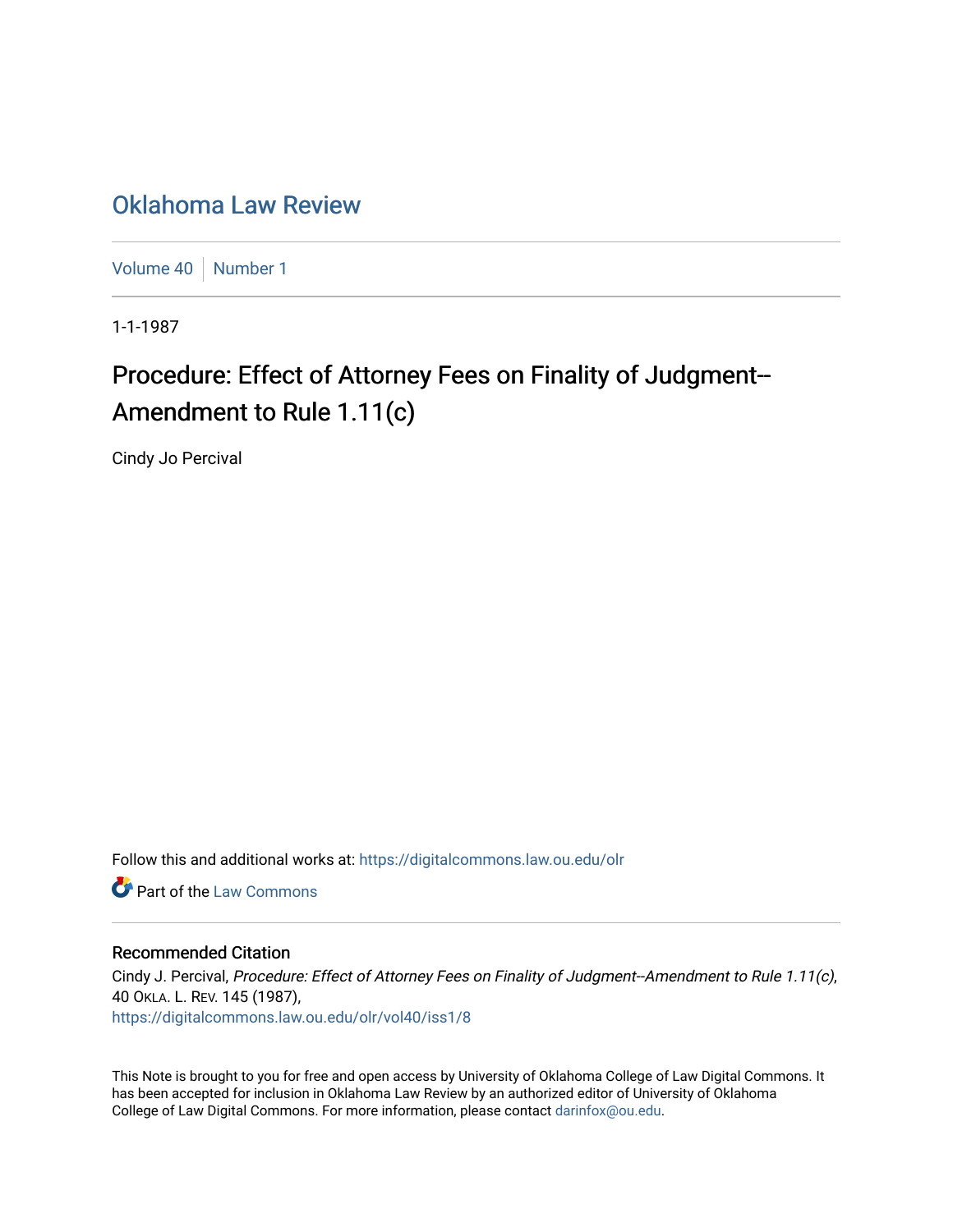upholding H.B. 1221 as a valid exercise of the state's police power, the Oklahoma Supreme Court has appropriately recognized that it is a legitimate end for the state to seek to protect correlative rights **by** preventing discrimination in favor of one owner as against another even in the absence of waste.

*Gregory F. Pilcher*

### Procedure: Effect **of** Attorney Fees on Finality of Judgment-Amendment to Rule 1.11(c)

Despite an unprecedented triple revision of its rules **by** the Oklahoma Supreme Court, there continues to be a serious question on the most fundamental level of appellate procedure. When must a petition in error be filed with the Oklahoma Supreme Court for it to be timely where the trial court has decided all substantive issues raised in an action other than the issue of attorney fees? An attorney may have to choose between the date of the decision on the substantive issues and the date of ruling on attorney fees. Practitioners need a clear-cut rule so that there remains no doubt as to which date is the jurisdictional terminal point for perfecting an appeal. Because the timely filing of a petition in error is a jurisdictional prerequisite to appellate review in Oklahoma, it is imperative that the petition be filed within thirty days of a final judgment.'

This note will explore the history of rule 1.11(c) through its various revisions promulgated **by** the Oklahoma Supreme Court. The progression of case law on final judgments and rulings on attorney fees will be examined. The

**1.** The Rules for Appellate Procedures in Civil Cases, 12 OKTA. **STAT.** § **990 (1981),** provides the Oklahoma Supreme Court with the power to promulgate rules for appellate procedure having the force of statute. Additionally, section **990** states that "except for the filing of a petition in error **. . .** all steps in perfecting an appeal are not jurisdictional." **By** negative inference, the filing of the petition in error is jurisdictional. *See* State v. County Beverage License No. **ABL-78-145, 652 P.2d 292** (Okla. **1982);** L'Aquarius v. Maynard, 634 **P.2d 1310** (Okla. **1981);** Esker v. Kip's Big Boy, Inc., **632 P.2d** 414 (Okla. **1981);** Western Okla. **Ch.** of Nat'l Elec. Contrs. Ass'n v. State *ex reL* Corp. Comm'n, **616 P.2d** 1143 (Okla. **1981).**

Oklahoma Supreme Court Justice Hargrave gave the practicing bar valuable guidance on the importance of filing a timely appeal. Justice Hargrave writes:

The filing of this petition is jurisdictional and may not be extended **by** the trial court or the Supreme Court. Thus, once the **30** day limitation period has passed, the once appealable and assumedly erroneous decision will become the law of the case unless it is subject to vacation under 12 **O.S.** § **1031,** or is void on the face of the judgment roll and subject to collateral attack **....** If any doubt exists about the finality of an order, the necessity to appeal, or when the **30** day period expires, the practitioner should consider filing early enough to clear all doubts on the subject.

*See* Hargrave, *Brief Observations on Appealable Orders,* 53 **ORA. B.J. 1015** (Apr. 24, **1982).**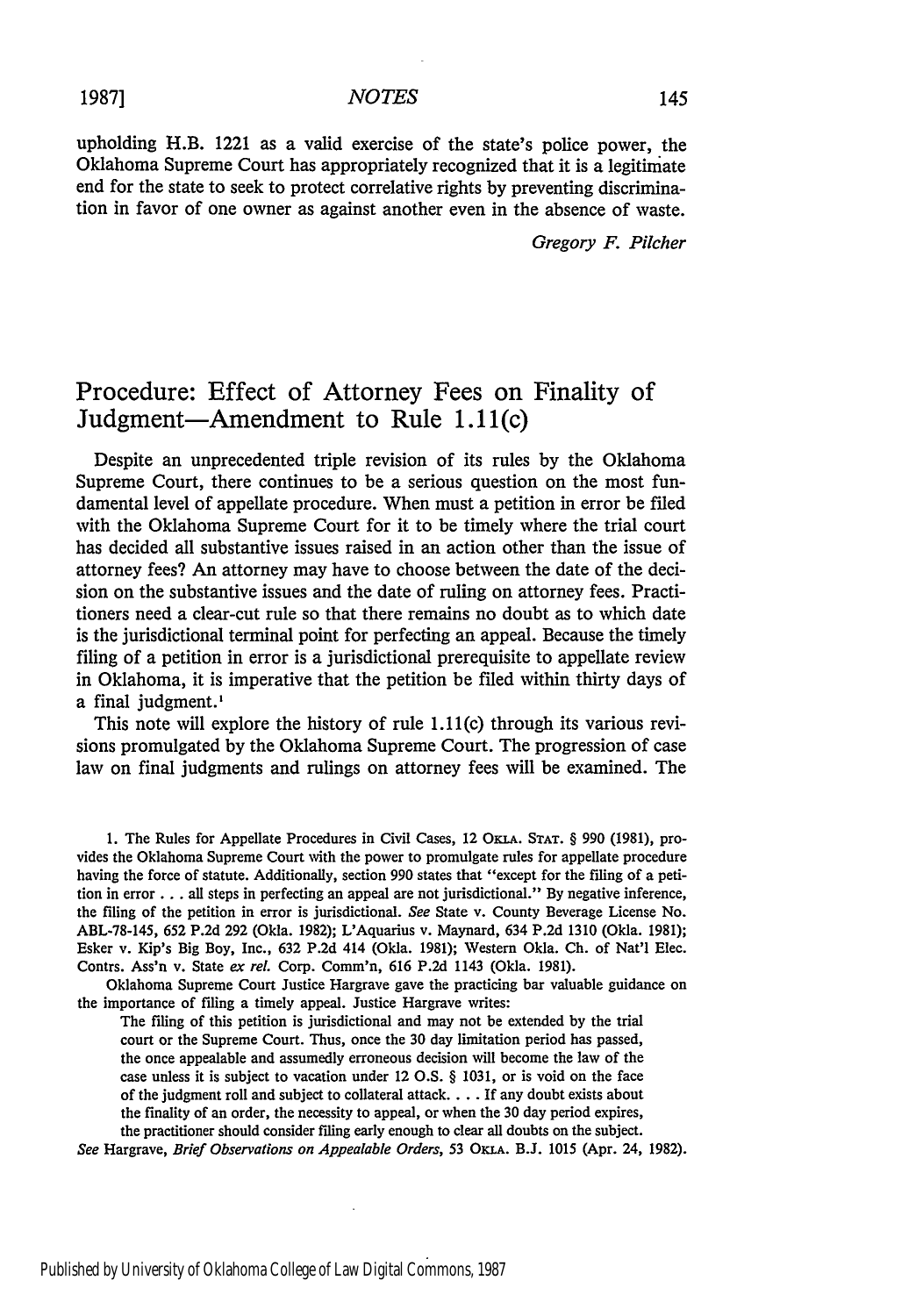present rule and its potential ramifications will be considered. Additionally, recommendations will be made for a fourth revision of rule 1.11(c) in order to avoid the necessity of judicial interpretation of a rule that remains a mystery.

#### *History: Appeals-Prayers for Attorney Fees*

Attorneys are justifiably confused over when an appeal must be filed where all issues raised in the action have been resolved except the award of attorney fees when a party is or may be entitled to such an award. The Oklahoma Supreme Court has promulgated three versions of its rules on the subject in less than three years. The first of this trilogy became effective July 12, 1984, and was captioned: "(c) *Premature Commencement of Appeal Before Prayer for Attorney's Fee Award Has Been Determined by the Trial Court. "I* This first revision of the rule made no provision for a final judgment from which to prosecute an appeal where the trial court had not determined the issue of attorney fees. 3 The rule specifically identified an appeal filed before the award of attorney fees as a "prematurely-filed appeal."<sup>4</sup> Thus, it appeared that any appeal prior to award of attorney fees under the 1984 version of the rule was ipso facto premature.

The Oklahoma Supreme Court, on June 5, 1986, withdrew rule 1.11 (c) and replaced it with rule  $1.11(c)$ -(e).<sup>5</sup> Unlike the 1984 version, the rule promulgated in June of **'[986** did not prevent appeal prior to award of attorney fees. Subsec-

2. Rule 1.11(c) of the Rules of Appellate Procedure in Civil Cases, 12 OKLA. **STAT.** ch. 15, app. 2 (Supp. 1984), provides in its entirety:

*(c) Premature Commencement of Appeal Before Prayer for Attorney's Fee A ward Has Been Determined by the Trial Court*

Whenever an appeal is deemed to have been commenced before final order or judgment was rendered in the case and the court finds that disposition of a party's or parties' prayer for an attorney's fee is the only remaining issue to be determined by the trial court, the prematurely-filed appeal need not be dismissed but may be stayed until the unresolved issue shall have been determined. Any party who may desire corrective relief after a final order or judgment is rendered by the trial court must timely file a petition-in-error or an amended petition-in-error. Failure by any party to bring an appeal within the maximum time prescribed by law after final order or judgment shall have been rendered will preclude that party from securing corrective relief and will result in the dismissal of the prematurely-filed appeal.

*3. Id.*

*4.* Id.

5. Rule 1.11(c)-(e) of the Rules of Appellate Procedure in Civil Cases, 12 OKIA. **STAT.** ch. 15, app. 2 (Supp. 1986), provides in its entirety:

(c) *Appeal Prior to Allowance of Attorney Fees to a Party Shall Not Constitute a Premature Appeal*

Failure of the trial court to award attorney fee [sic] in any action shall not prevent a party aggrieved by the trial court's decision of all other questions from seeking a review of such judgment in this court by the timely filing of a petition in error. The trial court may determine the issue as to attorney fees after the appeal has been lodged or may reserve such issue and determine the same after remand of the matter from this court. At which time the amount of appellate related legal services may also be determined by the trial court provided the appellate court has first approved the allowance of such fees before the issuance of its mandate.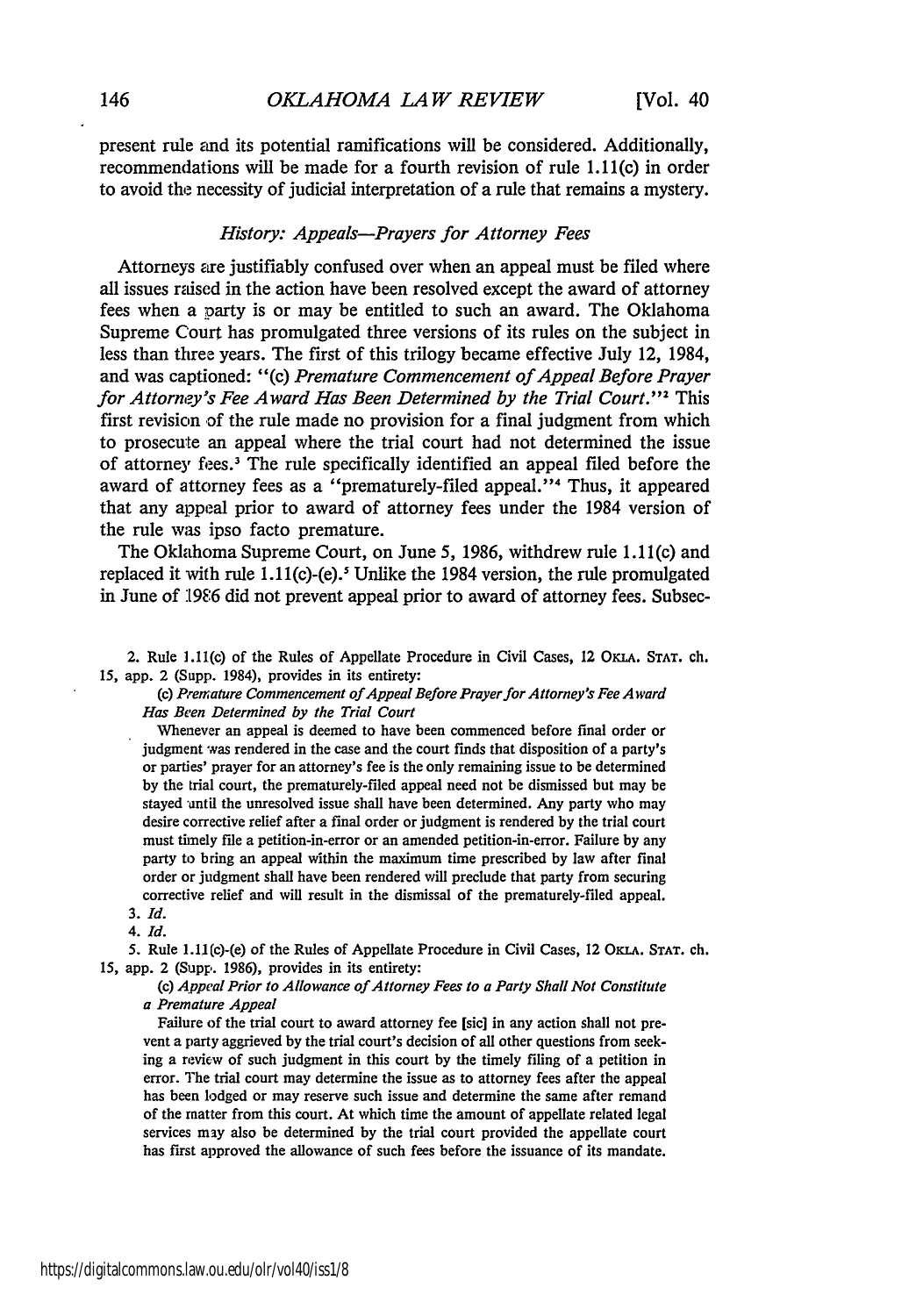tion (c) of the rule provided: "Failure of the trial court to award attorney fee [sic] in any action shall not prevent a party aggrieved by the trial court's decision of all other questions from seeking a review of such judgment in this court by the timely filing of a petition in error."' The rule did not require a district court to relinquish its jurisdiction entirely, however, and provided: "The trial court may determine the issue as to attorney fees after the appeal has been lodged.'" The rule also provided a procedure to review the award of attorney fees during pendency of the appeal of the substantive issues.' The last subsection, 1.11(e), stated that the rule was immediately applicable to all appeals.<sup>9</sup>

What was never clear under the second rule was whether the language providing that review could be sought on substantive issues of a case before award of attorney fees was directory or mandatory." If the language was merely directory, the attorney could safely wait to appeal all issues until after the award of attorney fees. On the other hand, if the language was mandatory, and the attorney waited to file a petition in error after the award of attorney fees, catastrophic consequences would result if the jurisdictional thirty days had passed since the trial court's ruling on the substantive issues. Oklahoma Supreme Court Justice Rudolph Hargrave has suggested that if there is a question as to when a judgment is final, "the practitioner should consider filing early enough to clear all doubts on the subject."<sup>11</sup>

The court's third revision of the rule was promulgated on September 22, 1986.<sup>12</sup> This version substituted a new paragraph for subsection (c) and added a new paragraph to subsection **(d)."** Since this revision does not contain an

Where the trial court resolves the attorney fee issue during the pendency of the appeal a party aggrieved may, **by** filing a timely petition in error, or an amended petition in error, have a review of such ruling.

(e) Subsections (c) and **(d)** above shall be effective immediately and shall be applicable to all appeals including those presently pending.

*7. Id.*

*9. ld,* 1.11(e).

**10.** Fraser, *Appeal and Error: Procedure for Appealing a Case,* <sup>21</sup>**OKLA.** L. **REv.** 307 (1968). For authority that procedural requirements may be directory, *see* Miller v. State, 94 Okla. Crim. 198, 232 P.2d 651 (1951); City of Enid v. Champlin Ref. Co., 112 Okla. 168, 240 P. 604 (1925). *See also* Young v. Postal Mut. Indem. Co., 189 Okla. 187, 115 P.2d 139 (1941); Davis v. Fariss, 180 Okla. 125, 68 P.2d 417 (1937).

**11.** Hargrave, *supra* note **1.**

13. The most recent version of rule 1.11(c)-(d) provides:

*(c) Appeal Prior to Allowance of Attorney Fees to a Party Shall Not Constitute a Premature Appeal*

Failure of the trial court to award attorney fee [sic] in any action shall not prevent a party aggrieved by the trial court's decision of all other questions from seeking a review of such judgment in this court by the timely filing of a petition in error. The trial court may determine the issue as to attorney fees after the appeal has been lodged or may reserve such issue and determine the same, together with

**<sup>(</sup>d)** *Appeal After Allowance of Attorney Fees*

*<sup>6.</sup> Id.,* **1.11(c).**

*<sup>8.</sup> Id.*

<sup>12. 12</sup> Oman. **STAT.** ch. 15, app. 2, Rule 1.11(c)-(d) (Supp. 1986).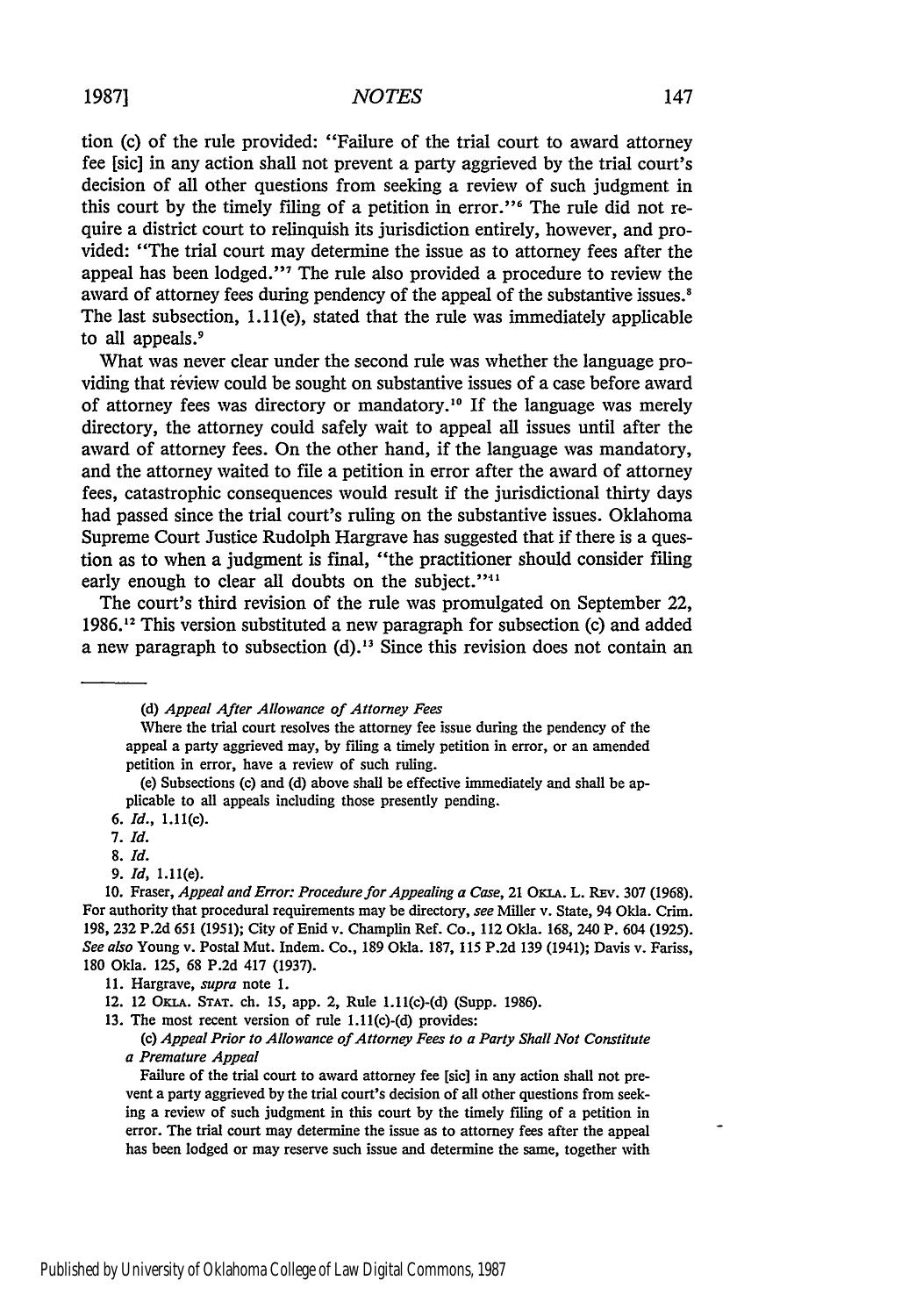effective date, it is effective immediately and applies to all appeals including those presently pending."

A comparison of the June and September versions of rule 1.11(c) reveals no substantive change in subsection (c). The current rule still provides that: "Failure of the trial court to award attorney fee [sic] in any action shall not prevent a party aggrieved by the trial court's decision of all other questions from seeking a review of such judgment in this court by the timely filing of a petition in error."<sup>15</sup> The second sentence of subsection (c) in the most recent rule is a consolidation of the last two sentences in subsection (c) of the June rule that gave the trial court the option of determining the issue of attorney fees after an appeal had been lodged or reserving the ruling until after a decision on appeal had been rendered, at which time the trial court could also hear any application for costs of appellate-related legal services. The original version stated that the appellate court must authorize the award of appellate attorney fees. However, the current version does not require this. **I 6**

The material differences between the June and September versions of rule 1.11 are found in subsection (d). The caption and first sentence of this section are identica, except that the sentence prescribing the procedure for review of attorney fees where the trial court resolves the issue during pendency of the appeal of the substantive issues is renumbered as part  $(1)$ .<sup>17</sup> In addition, a new sentence states: "(2) Where the trial court reserves ruling on the attorneys fee issue a party aggrieved by the trial court's decision on other questions may obtain review of such other questions **by** filing timely petition in error after the trial court's ruling on the attorneys fee issue."<sup>18</sup>

Subsection (d)(2) provides that when the trial court reserves ruling on the attorneys fee issue, after deciding the other questions in the action, the aggrieved party may appeal any of the issues after the trial court has decided the attorneys fee issue. The rule does not specifically require the appellant to wait until all issues have been decided before perfecting a timely appeal, but that is its implication. The last sentence of subsection (c) allows the trial court to determine the issue of attorney fees after the appeal of all other issues has been taken or to reserve the issue and "determine the same, together with

an application for appellate related legal services, after remand of the matter from this court.

**<sup>(</sup>d)** *Appeal After Allowance of Attorney Fees*

<sup>(1)</sup> Where the trial court resolves the attorney fee issue during the pendency of the appeal a party aggrieved may, by filing a timely petition in error, or an amended petition in error, have a review of such ruling.

<sup>(2)</sup> where the trial court reserves ruling on the attorney fee issue a party aggrieved by the court's decision on other questions may obtain review of such other questions by filing timely petition in error after the trial court's ruling on the attorney fee issue.

<sup>14.</sup> See *supra* note 5.

<sup>15.</sup> See *supra* note **13.**

**<sup>16.</sup>** See *supra* notes **13** and **5.**

<sup>17.</sup> *Id.*

<sup>18.</sup> See *supra* note 13.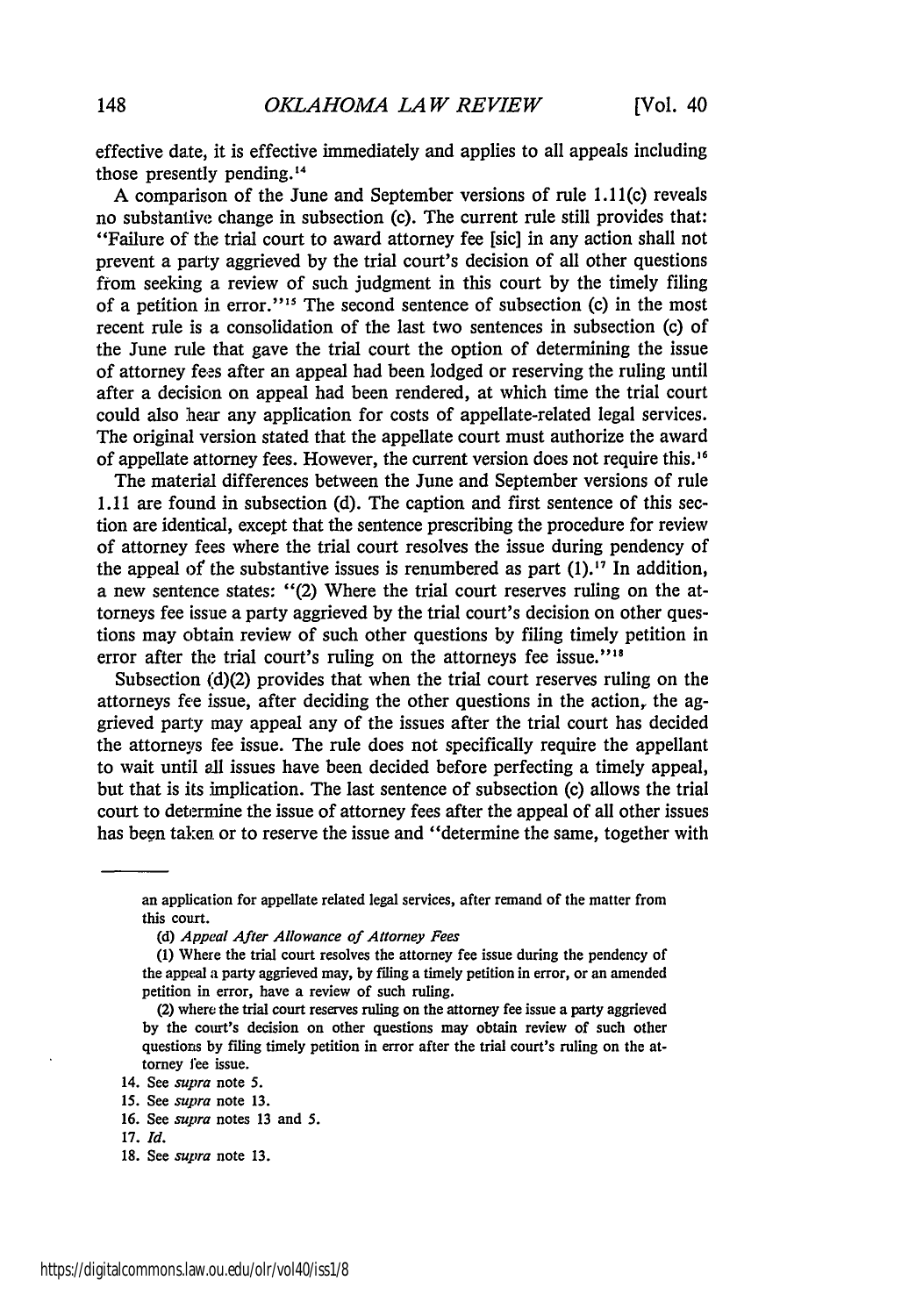application for appellate related legal services, after remand of the matter from this court."<sup>19</sup>

Subsections (c) and (d) may be inconsistent since subsection (c) allows the trial court to reserve judgment on attorney fees until after the supreme court has ruled on a prior appeal of attorney fees and subsection (d)(2) may not allow for appeal of the substantive issues where the trial court reserves ruling on attorney fees until such issue be decided. Although the Oklahoma Supreme Court has been struggling mightily over the past three years to draft a definitive rule for taking an appeal where attorney fees are at issue, the most recent of three versions of rule 1.11(c) is still ambiguous.

#### *Interpretation of Rule 1.11(c)-(e) in Light of Prior Case Law*

The dilemma of when to file a petition in error is not a new one for the practicing bar in Oklahoma. As early as 1921, the supreme court recognized there was "an apparent irreconcilable conflict of authorities on what constitutes a final judgment."<sup>20</sup> In *Wells v. Shriver* it was recognized that although several causes of action might be joined in one action, there could be but one judgment and one appeal in the action. The court held that there could be but one final judgment from which an appeal would lie and defined a final judgment as "the final determination of the rights of the parties in an action."<sup>21</sup> By 1951, the court was willing to recognize that where several related matters were litigated in one case, there could be several successive final and appealable orders, although there is but one judgment disposing of the main action. 22 Considering this recognition, appeals should be prosecuted under rule 1.11(c) as soon as all issues other than attorney fees are ruled upon by the trial'court, *unless* the trial court has specifically reserved attorney fees as an issue under subsection (d)(2). In this latter case, under subsection (d)(2) any appeal prior to award of attorney fees would appear to be premature. However, under the most recent version of 1.11(c), the practitioner ought to treat the trial court's order disposing of the main action as the final judgment and a later award of attorney fees as simply a collateral appealable order.

In November of 1979, the supreme court decided two cases concerning the issue of final judgments where attorney fees had not been awarded.<sup>23</sup> In the first of these, *Hubbard v. Hubbard*,<sup>24</sup> the court held a decree adjudicating all issues except attorney fees to be a final order.<sup>25</sup> In dicta, the court explained why the order was final without a ruling on the attorney fee issue:

19. *Id.*

21. *Id.,* 197 P. at 479. (quoting Code of Civil Procedure, Revised Laws 1910, § 5123).

- 22. Stubblefield v. General Motors Accep. Corp., 619 P.2d 620, 624 (1930); State *ex* rel. Bd. of Pub. Affairs v. Neff, 205 Okla. 205, 236 P.2d 681, 683 **(1951).**
- 23. King v. Finnell, 603 P.2d 754 (Okla. 1979); Hubbard v. Hubbard, 603 P.2d 747 (Okla. 1979).

24. 603 P.2d 747 (Okla. 1979).

25. *Id.*

<sup>20.</sup> Wells v. Shriver, 81 Okla. 108, 197 P. 460, 462 (1921).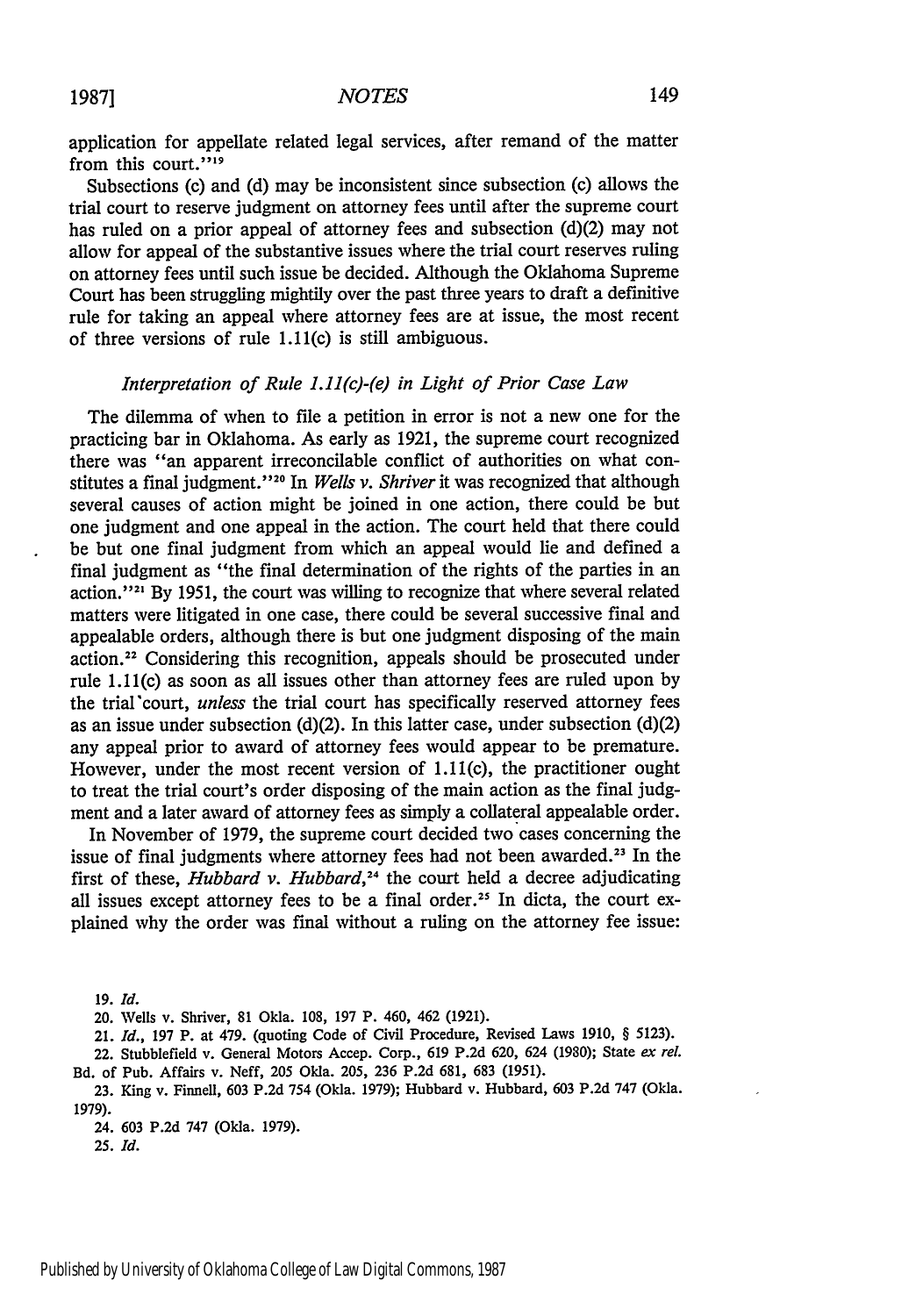Clearly, the decree as entered was a final order, as it resulted in a final adjudication of all issues involved, save attorney fees, which we consider to be an item of cost. We do not find that the trial court's action constituted error, but we do believe that it would be **better** procedure for the trial court to rule on the question of trial attorney fees at the time the trial of the case is completed.<sup>26</sup>

Thus, although the supreme court would have preferred that the trial court rule on the attorney fee issue at the time all other issues were decided, its failure to do so was not error and the appeal was not premature.<sup>27</sup>

The second case, decided the same month, *King v. Finnell*,<sup>28</sup> at first appears to be contrary to *Hubbard.* The court found the order of the trial court had resolved only the issue of liability and that there had been no pronouncement made in regard to damages or attorney **fees. <sup>29</sup>**Since damages were not decided, the order did not constitute a final order within the meaning of rule 1.11(b).<sup>30</sup> However, the court did not indicate whether the trial court's order

26. *Id.* at 753.

27. Justice Opala dissented from the adoption of both the June and the September 1986 versions of rule 1 II(c). See *supra* note 2, at 1547-50. Relying on *Hubbard,* he dissented because he thought the better procedure to be for the trial court to rule on the issue of attorney fees at the time the trial was completed. *Id. But see State ex rel.* Bd. of Affairs v. Neff, 205 Okla. 205, 236 P.2d 681 (1951) (recognizing that where several related matters are joined in one case, there could be several successive final and appealable orders). Justice Opala also objected on the ground that subsection (c) provided for retroactivity of the rule to appeals brought before the effective date of adoption. *Id.* However, the retroactivity question is beyond the scope of this note.

28. **603** P.2d 754 (Okla. 1979).

29. *Id.* at *756.*

30. Definitions of final orders or judgments are found at various places within the Oklahoma Statutes. *See* Rule 1.11(b) of the Rules of Appellate Procedure in Civil Cases, which provides:<br>"(b) Computation of Judgment Date and Definition of Order. In cases tried to a jury, judgment is deemed rendered when the verdict is returned and accepted by the court without reservation." 12 OKLA. STAT.  $\&$  696 (1961). "If judgment on jury verdict is reserved or if the case is tried to the court, judgment is deemed rendered when its terms are completely pronounced by the judge and clearly resolve all issues in controversy." Rules of Appellate Procedure in Civil Cases, 12 OKLA. STAT. ch. 15, app. 2. In the same title, the definition of a final order or judgment is set out in rule 1.10(a): "Within the meaning of Part I the term 'final judgment or final order' is synonymous with the term 'decision.' " *Id.* Section 953 of title 12 defines a final order as:<br>An order affecting a substantial right in an action, when such order, in effect,

determines the action and prevents a judgment, and an order affecting a substantial right, made in a special proceeding or upon a summary application in an action after judgment, is a final order, which may be vacated, modified or reversed, as provided in this article.

*Id. §* 953. Section 681 of the same statute defines a judgment: "A judgment is the final determination of tle rights of the parties in an action." *Id. §* 681.

Statutory definitions have not, however, settled the issue of when there is a final judgment from which to prosecute an appeal. *See, e.g.,* Presbyterian Hosp., Inc. v. Board of Tax-Roll Corrections, 693 P.2d 611 (Okla. 1984); McCullough v. Safeway Stores, Inc., 626 P.2d 1332 (Okla. 1981); Shaw' v. Sturgeon, 304 P.2d 341 (Okla. 1956); Centcorp Corp. v. Gulf Prod. Corp., 183 Okla. 436. 83 P.2d 181 (1938); Wells v. Shriver, 81 Okla. 108, 197 P. 460 (1921).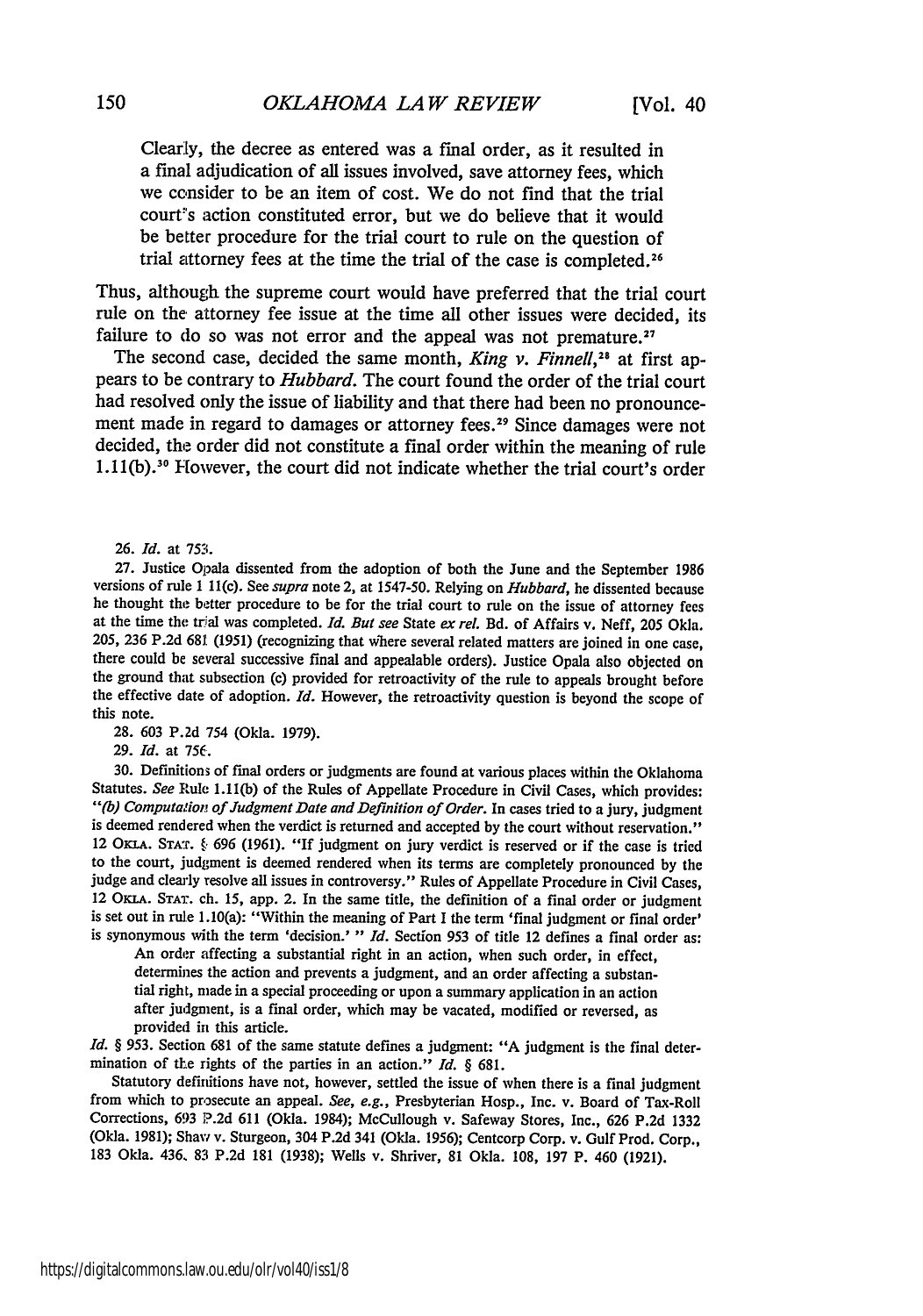would have been a final judgment if the damages had been decided in absence of an attorney fee award.

*Hubbard and King* can be reconciled. Considering the holding in *Hubbard,* had the award of attorney fees been the only outstanding issue unresolved at the time of the appeal in *King,* the court would not have held the petition in error prematurely filed. In *Gilbreath v. Gilbreath,31* the court commented on *King:*

*King* involved an action on a promissory note in which the trial court granted summary judgment on the issue of liability only. We held that since no pronouncement had been made with respect to the issues of damages and attorney fees, the issue of liability was not appealable as a final judgment as required by Rule 1.11(b). In that case, *the issue of attorney fees was inseparably intertwined with the issue of damages.32*

The very next year the Supreme Court again considered a case, *In re Estate of Buckner v. Buckner,3 3* where attorney fees were an item of cost. The trial court initially assessed costs, excluding attorney fees, on September 25; the award of attorney fees was entered October 12, and the petition in error was filed October 27. The *Buckner* court held that there was no final judgment until attorney fees had been awarded, basing its decision on the trial court's apparent "intent" to award fees as part of the response to the Motion to Assess Costs.<sup>34</sup>

Perhaps this is the type of situation that, under subsection (d)(4) of the most recent rule, would result in an appeal being premature where the trial court intends to decide the issue of attorney fees before there is an appeal of any of the issues. However, the supreme court should amend subsection (d)(2) to make it clear that a party cannot appeal where the trial court reserves the issue.<sup>35</sup>

Most recently, the court addressed the effect of the failure to award attorney fees on final judgments in *Gilbreath v. Gilbreath*.<sup>36</sup> The decree in *Gilbreath* was granted July 23. The wife's timely motion for new trial was overruled and eight days later the husband filed his petition in error. The issue of attorney fees was decided on September 23 and the wife filed a crossappeal on October 8, appealing both the September 23 ruling as to attorney

- 31. 56 OKLA. B.J. 929 (Apr. 20, 1985).
- 32. *Id.* at 930 (emphasis added).
- 33. 609 P.2d 1285 (Okla. 1980).
- 34. *In re* Estate of Buckner v. Buckner, 609 P.2d 1285, 1286 (Okla. 1980).

35. The supreme court reversed the award of attorney fees in Buckner finding they did not fall within the purview of either statute or contract. *See* Hall v. Coe, 412 U.S. **1** (1973); Hanska v. Hanska, 395 P.2d 648 (Okla. 1964). There are exceptions to the general rule that attorney fees are not to be awarded in absence of statute or contract. *See* City Nat'l Bank & Tr. Co. v. Owens, 565 P.2d 4, 8 (1977), recognizing an inherent equitable power in the court to award attorney fees regardless of the fact they are not authorized by statute or contract.

36. 56 OKLA. B.J. 929 (Apr. 20, 1985).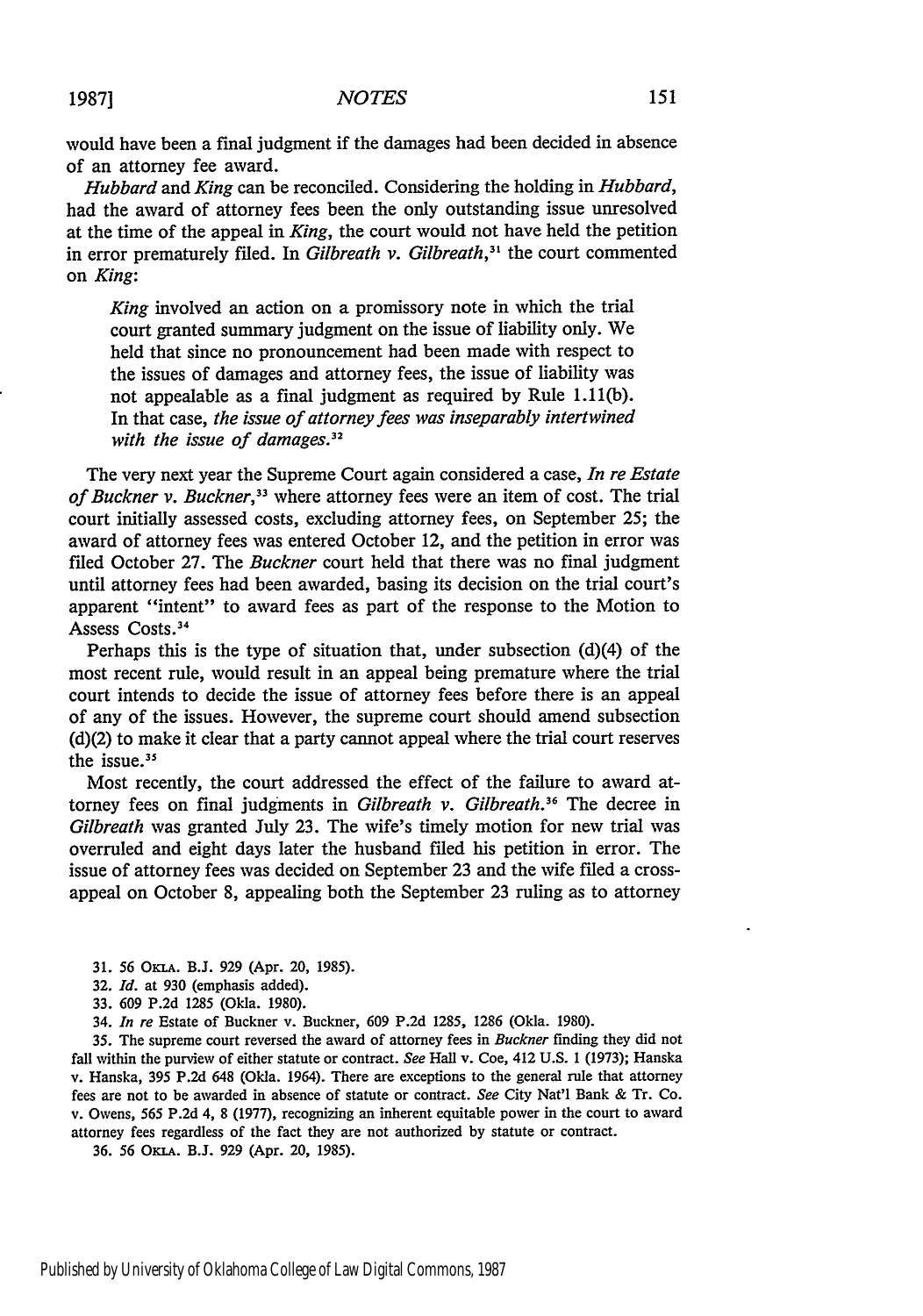fees and the decree of divorce granted July 23. The court held that a decree of divorce is final and appealable when all issues other than the right to attorney fees are determined and not when a decision is made as to attorney fees. The court reasoned: "[I]f the trial court is empowered to retain jurisdiction over the request for attorney fees, then surely we have jurisdiction to hear the appeal from the divorce decree even though the trial court has retained jurisdiction over the request for attorney fees."<sup>37</sup>

Both the court of appeals and the supreme court found the decree of divorce final and appealable when rendered, not when a decision was made with respect to attorney fees.38 Since the husband's petition in error was not premature, the court reviewed the issue of attorney fees.

In *Gilbreath,* the court never addressed the 1984 version of rule 1.11(c) designating an appeal premature where disposition of attorney fees is the only issue remaining for the trial court. This seems curious since the facts place the case squarely within the purview of the rule. However, *Gilbreath* was appealed in 1981 and any comments about the 1984 rule would only have been dicta. Yet, *Gilbreath* could have been decided under either the June or September versions of rules 1.11(c) and 1.11(d). Assuming that the trial court had not specifically reserved the issue of attorney fees, as provided for under subsection (d)(2) of the September version, the same result would have been reached. Had the trial court specifically reserved the issue, the petition in error would have been considered prematurely filed under the most recent rule.

#### *Recommendations: The Need for Change*

Allowing appeal of substantive issues in a case as soon as possible is supported by elements of fairness and equitable considerations. Parties whose property or other interests are bound up in litigation, often for years before there is a decision in the district court, should be allowed review by the appellate court at the earliest possible time. Even when the earliest date is chosen for filing a petition in error, the date of a ruling on the substantive issues, the parties will often have to wait anywhere from several months to years before the case is disposed of on appeal. There is no need to delay consideration of these substantive issues while waiting for a ruling by the trial court on award of attorney fees. In accordance with these considerations of equity and fairness, rule 1.11(c) provides that: "Failure of the trial court to award attorney fee [sic] in any action *shall not prevent* a party aggrieved by the trial court's decision of all other questions from seeking review of such judgment in this court by the timely filing of a petition in error."<sup>39</sup>

The question of when to appeal where attorney fees are at issue is one area of the law that justifies a bright-line rule. The Oklahoma Supreme Court ap-

37. *Id.* at 930. 38. *Id.* 39. See *supra* note 5 (emphasis added).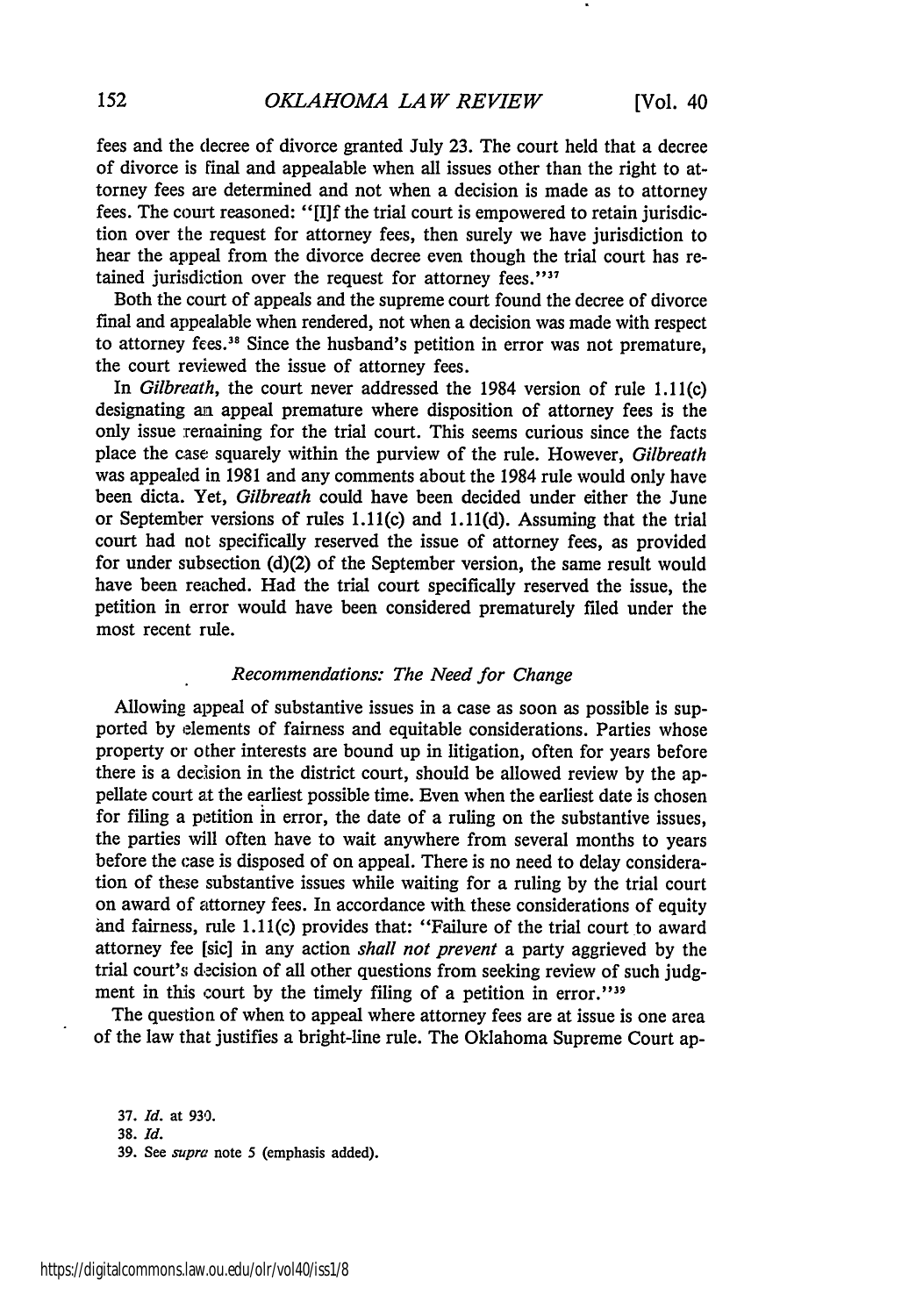pears to have attempted to delineate such a definitive rule in its most recent version of rule 1.11(c), but a number of questions remain unanswered. Primary among these questions is whether an appeal must be taken prior to award of attorney fees in order to be timely, or whether a party may elect to appeal after all issues, including attorney fees, have been decided. In the absence of judicial guidance in the form of a clearly delineated rule, there will remain unanswered questions. Trial counsel might be reluctant to appeal the substantive issues without a ruling on attorney fees for fear appeal might waive the claim to attorney fees.

Another vexing question associated with the present rule is whether once there has been a final judgment as to all substantive issues and the time for appeal is past, may a party then request attorney fees or is he foreclosed from doing so by a final judgment in the case? The court might consider a rule specifying that where there is a final judgment of all issues except an award of attorney fees, the request for attorney fees must be filed within the same time period within which to make a request for a new trial.

The Oklahoma Supreme Court should seriously consider another amendment to the rule. Another revision of rule 1.11(c) would be preferable to explanation or application of the current rule in a prolonged case-by-case development. The following is a proposed draft of rule 1.11(c)-(f):

(c) *Appeal Prior to Allowance of Attorney Fees to a Party Shall Not Constitute a Premature Appeal Where the Trial Court Has Not Specifically Reserved the Attorney Fee Issue.* Where a trial court has decided all questions that were raised in an action but has not awarded an attorney fee, where a party is or may be entitled to an attorney fee, a party aggrieved by the trial court's decision on the issues that were decided may seek an immediate review of the decision by the timely filing of a petition in error, and the filing of a petition in error shall not prevent the trial court from awarding an attorney fee after the appeal has been lodged; *or* the aggrieved party may wait until after the trial court resolves the attorney fee issue to seek a review of all issues decided by the trial court; provided, however, that where the trial court specifically reserves ruling on the attorney fee issue when it decides the other questions in the action, the aggrieved party shall not seek a review of any of the issues decided by the trial court until the trial court has decided the attorney fee issue.

*(d) Appeal After Allowance of Attorney Fees.* Where the trial court resolves the attorney fee issue during the pendence of the appeal, a party aggrieved may, by filing a timely petition in error, or an amended petition in error, have a review of such ruling.

*(e) Attorney Fee Requests Shall Be Filed Within Ten (10) Days.* Where a court fails to award an attorney fee at the time it decides all other questions in an action, a party who is entitled to an attorney fee shall request the award of an attorney fee within ten (10) days after the decision on the other issues, whether or not he has already requested the award of an attorney fee or he waives his right to recover an attorney fee. A request for an attorney fee is not necessary where the court has reserved ruling on the attorney fee issue.